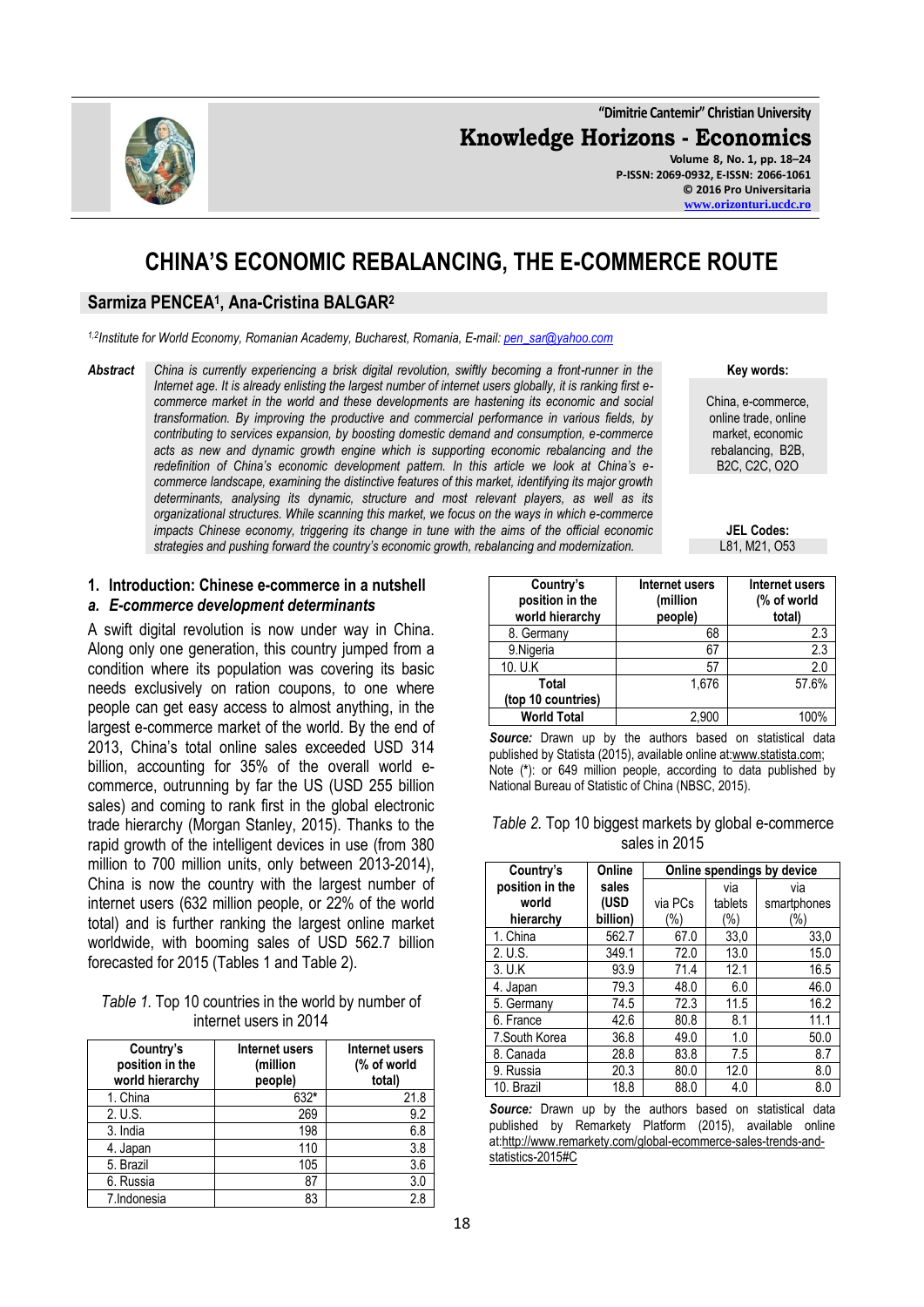This rampant online sales growth – by an average of 70%during 2008-2013 and by 25% afterwards – was possible against the backdrop of accumulated favourable circumstances and pressures, on both supply and demand sides.

*Firstly, from a supply-side angle*, China, which is largely known as the *world factory,* has come to manufacture *"...*too much of almost everything*"* (McKinsey & Company, 2014a), so that, especially after the outburst of the global economic crisis, its huge available supply has put tremendous pressure on producers and distributors to drastically cut prices and search for new potential markets. The new electronic trade model was promising an adequate answer to these pressures, offering important advantages to traders: (i) relatively low costs of initiating or transferring their commercial operations online; (ii) almost completely free-of-barriers online market access;(iii)increased addressability to substantially larger markets as compared to the traditional trade, including chances of penetration into remote rural areas, still completely short of commercial networks, or into various international markets; (iv) nonstop functioning of the electronic marketplaces, 24 hours a day/7 days a week; (v) increased capabilities to offer customers considerably larger and more diversified ranges of goods and services; (vi) lower inventories, deposit space and personnel needs; (vii) lower overall operating costs; (viii) improved opportunities to get feed-back from customers and adjust accordingly to their specific demand, improving marketing, advertising and other commercial techniques meant to boost trade.

*Secondly, the speedy internet and transport infrastructure development* of the recent two decades has also contributed to creating the necessary setting for e-commerce growth in China: while the internet coverage has quickly reached 50%, the brisk extension of the transport networks linking production sites to the Eastern coastal ports used for exports could also facilitate the expedition of the physical goods ordered online to the middle class buyers, clustered in the Eastern part of the country, too. Additionally, besides the parcel traffic covered by the state postal services, a large number of "subsistence services providers" (truck owners and drivers, for transports between towns, distributors by motor-scooters, for the "last mile" within cities) could offer extremely cheap logistic services, lowering substantially the distribution costs to the end customers. Further development of the Chinese ecommerce is strongly linked to its expansion into the rural areas, as well as to increased internet speed, extended broad-band networks, mobile internet usage, cloud computing etc., all of which imply further infrastructure investment and make clear targets in the *Internet Plus* government strategy of building the most adequate infrastructural and technological conditions able to attract a growing number of industries towards internet and e-commerce (Salle, 2015).

*Thirdly,* another extremely important determinant of ecommerce development in China was *capital availability,* with local investors having seized in due time the opportunity and having shown openness to financing start-ups in this field.

On the other hand, good prerequisites for a thriving ecommerce in China have been available from a *demand-side view*. As already mentioned, an increasingly numerous middle class, with growing disposable income, growing access to internet and growing propensity to buy online has developed in China over the last decades. Moreover, according to statistics, there were over 649 million internet users in 2014 –that is 31.2 million more than in 2013 (NBSC, 2015) – and over 700 million active intelligent devices (McKinsey&Company, 2014b).Just half a year later, in June 2015, internet users had already reached 668 million, accounting for about half of China's population and for double the population of the United States. Exceptional developments such as these have determined foreign analysts to appreciate that China's medium-term economic rebalancing will not come that much from improved investment allocation – extremely needed, but not so easily attainable – but from further torrid advancement of the internet use and of ecommerce expansion (Salle, 2015).

*Furthermore, online commerce is very attractive not only to traders, but to consumers as well*, as they enjoy: (i) lower prices; (ii) rapid and unlimited access, from the comfort of their own houses (a compelling reason for increased demand among China's rapidly growing elder population); (iii) convenience; (iv) larger diversity of the online supply, as compared to the offline trade; (v) larger diversity of the payment methods; (vi) substantially improved information availability and more opportunities to discover other people's views on the supplied goods and to compare offers of different sellers.

Finally, besides the dynamics and features of supply and demand, information and internet technology penetration, national infrastructure and logistics development, all of which have strongly bolstered ecommerce, *governmental approaches, policies and decisions* have completed the favourable context of this market's alert expansion. The Chinese government has adopted two different approaches, both beneficial for ecommerce, in two distinct stages of its development: it has initially embraced a complete non-involvement attitude, letting the millions of small firms to freely develop online businesses. Later on, when the experiment proved to be a success, the national authorities have encouraged it with adequate regulation.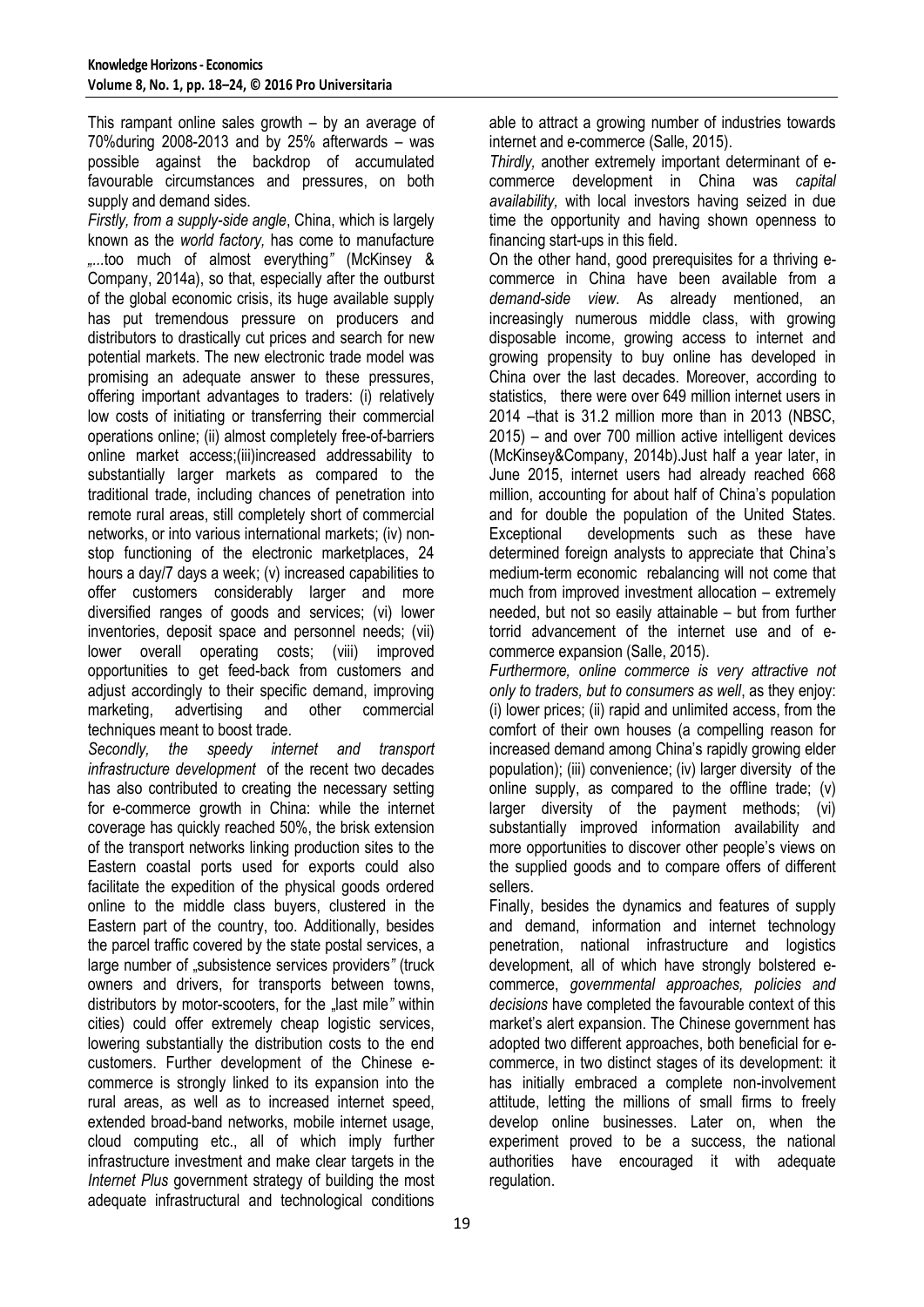#### **b. Market dynamics, structure and actors**

Chinese e-commerce market is peculiar in many ways: in terms of its dynamics, its size and even its structure. Not only did it grow extremely quickly (Chart 1), it became the first worldwide by size (Table 2) and the second one by its weight in the overall domestic retail (Chart 2), but in its structure the C2C (consumer-toconsumer) component still outweighs the others, fact which individualizes China among the other major emarkets in the world.



*Source:* Drawn up by the authors based on statistical data published by iResearch, Analysys International, AT Kearney;





*Source:* Drawn up by the authors based on statistical data published by eMarketer (2014);

Note: travel and event tickets are excluded

 $\overline{a}$ 

Similarly to traditional trade, e-commerce has an *engross* component, represented by B2B (business-tobusiness) trade, and a *retail* one, which includes the forms B2C (business-to-consumer) and C2C<sup>1</sup> . As revealed by the data in the charts above, the C2C

component was the first developed in China and it has remained the dominant one until last year (it accounted for 100% in 2008, 64% in 2013 and about 50% of the total, in 2016), but, beyond 2016, it is expected to be gradually outbalanced by B2C.

The B2Ccomponent of e-commerce is either organised as (i) *online markets*(electronic platforms functioning similarly to the real-world malls),where the dominant leader is *Tmall* (50% of overall market sales)*,* or as (ii) *individual traders,* who sell through their own websites, mainly to capitalize on their strong brand names (e.g. *Lenovo, Haier, Hawei, Xiaomi* etc.). Besides these two main online distribution systems, B2C includes (iii) the *platforms of certain specialized retailers* (e.g.*Yixun*, for electronic products) and (iv) *small online shops which operate on market niches* (e.g. *Fruitday,* for fruit, *Yesmywine* for wines, or *Mbaobao* for handbags). However, the landscape of Chinese e-commerce is not limited to the online distribution channels and their management. On the contrary, it is very complex, adding in the companies behind these channels and their intricate relations: these companies either cooperate with one another in certain activities (by establishing purposeful short-term partnerships, by using the same marketing, logistics or advertising capabilities, or even by mutually exchanging shares in their social capital), or they compete one against the other. Two rival "ecosystems" have consequently resulted from these complex interactions, clotting around the most powerful market leaders: one ecosystem has developed around the e-commerce giant *Alibaba,* including the companies *Taobao, Weibo, Tmall, Alipay* and *Amazon China,* while another one has evolved around the *JD-Tencent* tandem, bringing together *Paipai, Yixun, WeChat, 58.com* and *eBay* (De Bie, 2015).

The Chinese online retail market is 40% larger than the US one, and together, the two of them account for 55% of the global e-commerce. Remarkably, China's online retail sales have come to account for 12% of its overall domestic retail (Denver, 2015), ranking second globally, after the UK, but ahead of the US and other major ecommerce markets (Chart 2). Prospects are that this weight quickly advances to 13.5% by the end of 2016, and to 18%, in 2018 (Barron's, 2015).

#### **2. E-commerce, engine of economic growth and rebalancing**

Internet and e-commerce are information-intensive fields. For any economy information access, data accuracy and rapid data traffic are vital prerequisites of efficient and competing action in the fiercely competitive environment of the present, where information and the way in which it is used can decide market success or failure. The more companies use these ..tools" to their success, the better, both in micro and macro-economic

<sup>1</sup> In this paper we focus on the online sales to the final consumer, either by companies (B2C) or by individuals (C2C).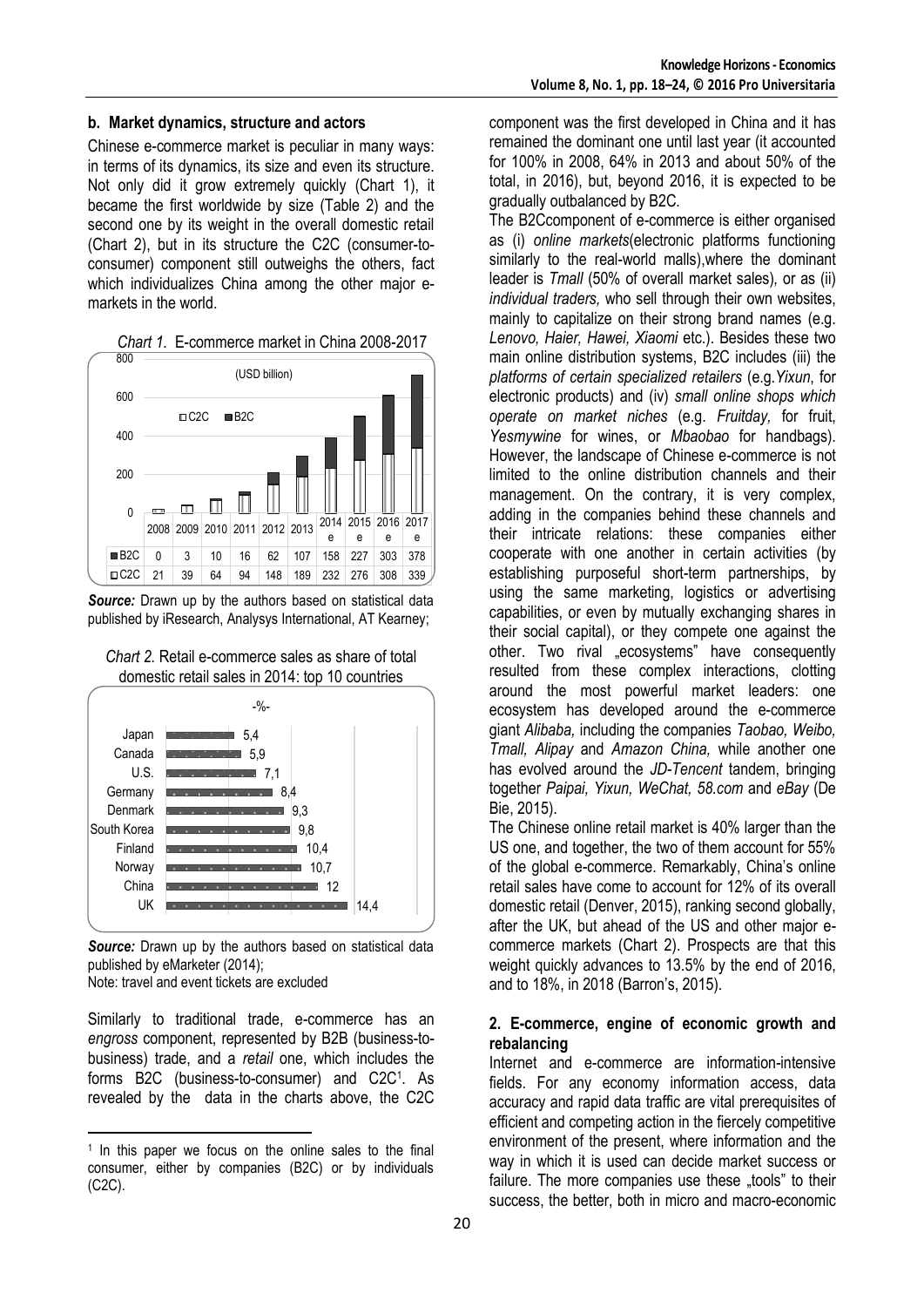terms. Internet and e-commerce can improve companylevel profitability and boost GDP. This also holds true for each of the aggregate demand components – consumption (C), investment (I), governmental expenditures (G) and net exports [exports (X) –imports (M)] - which may all be actuated by an intense ecommerce activity. Ultimately, every influence exerted upon these components is reflected in the GDP  $\left[-C + \right]$  $+ G + (X - M)$ ] growth and in the overall economic development, at least through the following pathways: *Consumption (C):* E-commerce may impact domestic consumption either directly, or indirectly. The direct path is the one by which e-commerce –either B2B,

B2C, or both – generates (i) cost saving, improved efficiency and productivity *in the already existing companies,* which, consequently, may decide to either use their additional profits to expand operations and create new jobs, or they may choose to increase wages.

Either one of these company strategies is prone to enhancing the disposable income of the employees and their spending propensity, and to ultimately trigger domestic consumption growth. (ii) At the same time, *new e-commerce companies* can be rapidly and uncostly set up, having right from their inception the chance of launching operations not only in the domestic market, but in the entire world. Opportunities such as these have no precedent or equivalent in economic history and companies which capitalize on them generate value, earn profits and create new jobs. As they thrive, their employees may earn higher incomes, display growing demand and therefore contribute to domestic consumption boost. Due to the internet and to e-commerce, a customary way of doing business between two parts that invariably knew each other, is gradually replaced by a complex network of activities involving a much larger number of people who do not know each other directly, and probably never will, but who profitably interact in the virtual world and make a living. (iii) Finally, e-commerce enables the advent of *start-ups incompletely new activities* (electronic banking, web design, online advertising etc.)*and in related fields* (IT&C, logistics and transport, advertising, tourism and leisure etc.), also generating new jobs, increased disposable incomes, higher spending and consumption and, ultimately, a faster growth, improved quality of life and higher standards of living.

It has been demonstrated that people in China exhibit greater interest and willingness to firstly buy high-tech devices, when their disposable income grows. Such a propensity sets the stage for an increasingly larger number of internet users getting more information on the available supply and exchanging opinions on the goods and services offered both online and offline. By advertising, providing information and enabling communication and socialization among users, internet

creates demand and e-commerce caters for it*.* If, against the backdrop trend of disposable income growth, only a fraction of China's better paid population buys online and enjoys larger diversity, lower prices, improved quality, safety and convenience, better services and all the other benefits of e-commerce, their positive experience will generate a multiplying effect among consumers, fostering trade. As such, ecommerce not only diverts trade from the traditional system, but it also creates new demand which develops into new online and offline trade, inducing consumption growth. According to Morgan Stanley, by 2018, ecommerce will generate about 30%-40% of the overall retail sales growth in China, becoming one of the most important engines of the USD 3000 billion Chinese domestic market. This remarkable contribution to consumption growth is in tune with the targets set by the Chinese government in its strategy of changing the development model by activating new engines of economic growth, especially the domestic consumption, while diminishing the role of investments.

*Investments (I):* Nevertheless, e-commerce has a significant impact on the investment component of the aggregate demand, not only inquantitative or qualitative terms, but also in terms of investment allocation and efficiency. To meet keen competition and to honour the implicit and binding guarantee given to their customers that they are able to deliver the ordered goods in due time to destination and in the quantity, assortment and quality assumed, e-commerce companies need to invest both in fixed assets and inventories. In China, the most powerful online companies invest in their own logistics networks for the storage, transport and distribution of orders to the most remote places, even to places where there are no other means to supply the population with the needed essential goods. *Alibaba* and *JD* are already investing to conquer rural China. *Alibaba,* for instance, is investing RMB 10 billion (about USD 1.6 billion)<sup>2</sup>to build 1000 regional centres and 100000 village distribution units, by 2020. In June 2016 the company had already finalized 63 regional and 1803 village centres. Such projects add to the investment component of GDP boosting growth, but the most important impact of e-commerce on this GDP component might be the one reflected in *improved investment allocation* (to the information, innovation and knowledge-intensive rising industries, which employ highly-skilled people, focus on creativeness and quality), and also in the *increased efficiency* of tens of thousands companies which interact more intensely and effectively by way of B2B system, cutting costs, bottlenecks and wastage and becoming increasingly productive. Moreover, the positive impact of e-

**<sup>.</sup>** 21USD=6.2RMB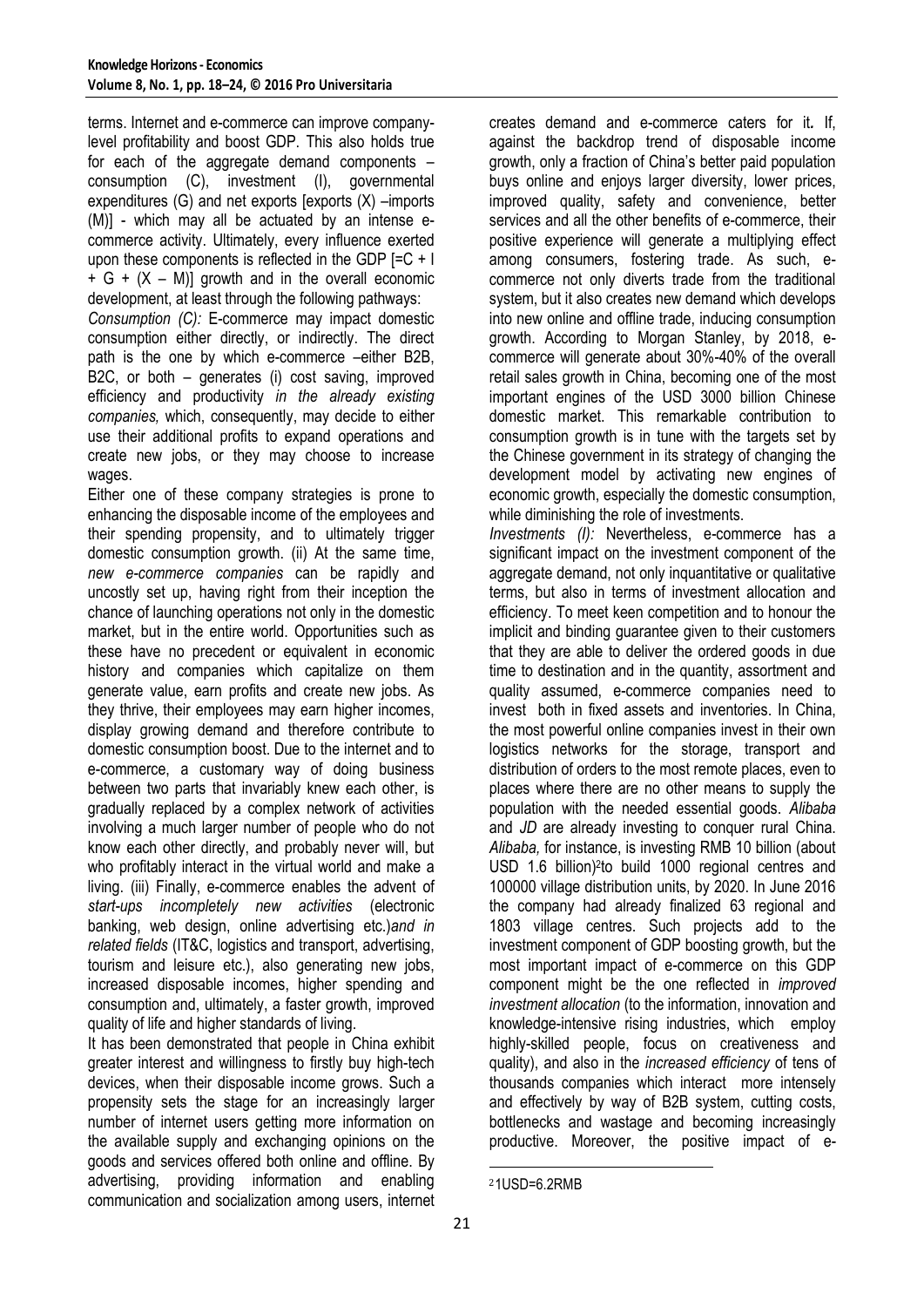commerce might be felt in the way businesses are run, in the advent of new business and organisational models, accelerated turnover and production cycles, better interaction and coordination among companies, leaner and more efficient value chains. At the same time, e-commerce brings companies nearer to the buyers, it helps them understand the peculiarities of demand and adjust supply accordingly. Further on, it helps involve consumers in creating and designing the goods they would like to buy.

Ultimately, in all the ways it makes its influence felt, ecommerce is playing down geography, boundaries and time, improving efficiency, productivity and value added to GDP. By its complex influence on investments, ecommerce meets the official strategic goals aiming at improved investment allocation and efficiency, comprehensive focus on creativeness, innovation and quality and a clear priority given to the development of high-tech industries, bringing, therefore, a significant contribution to China's economic rebalancing.

*Government expenditures (G):* The successful development of e-commerce depends on the transport and telecommunications infrastructure expansion. Furthermore, as a consequence of the growing demand for support services which it triggers, e-commerce creates additional needs for the extension and upgrading of electrical networks. Also, to secure data flows, online commercial operations and payments, new regulation and organizational systems are required, as well as public expenditures on facilities and specialized personnel. In other words, to reveal its benefits, e-commerce needs-besides private investments, management and skills - an enabling economic environment, with favourable rules, but also significant public expenditures, which are reflected in the evolution of GDP.

*Net exports (X-M):* E-commerce creates for all the online-operating companies the opportunity to easily, rapidly and rather cheaply enter the entire world market, encouraging them to get involved in import and export operations. Even the smallest companies get instant direct access to the consumers all over the world and benefit from certain support services(online payments, online advertising, logistics etc.) having the chance of turning into a kind of "micro-multinational companies", which sell to foreign customers, in B2B Chinese markets and/or on foreign online platforms (McKinsey, 2014b). As actors in the international online markets, Chinese companies compete with firms from every corner of the world; get in contact with various marketing and advertising methods and techniques. with the peculiarities of international expedition and transport industry and with the specific demand of different markets. They also have the opportunity to launch and advance their own brand names. All these experiences in the global market trigger learning processes and help companies adjust, which, in principle, leads to improved competitiveness, larger exports, profits and contribution to GDP growth. Naturally, Chinese leaders hope to use every channel, the e-commerce channels included, to increase exports and destock the economy, and, to this end, they stimulate online companies to penetrate foreign markets by granting subsidies, tax reductions, guarantees etc. (Reuters, 2015a). Enlarged net exports may save production capacities and jobs while increasing GDP, and therefore, even if they are no longer the main driver of economic growth, exports and foreign demand remain important for China.

## **3.Summing-up and prospects**

It is beyond any doubt that in the coming years digital revolution will go on forcefully in China and that ecommerce will strive further. Jack Ma, the founder of *Alibaba,* forecasts that over only one decade, 50% of the domestic consumption in China will be catered for by e-commerce (Reuters, 2015b). Structurally, B2B and B2C, which will develop faster, will outrun C2C and become the dominant e-commerce types, the more so as buyers will incline to gradually migrate from C2C to B2B, once they get experience and trust in the system and start wishing for goods and services of better quality. At the same time, new e-commerce models are expected to appear, some of them combining online and offline trade versions (O2O), which, according to some recent market research papers, are prone to becoming trend-changers in China (Lau *et al*., 2015). It seems that Chinese consumers would like O2O extended from its present use (for buying travel tickets, making restaurant reservations etc.) to other services (healthcare, entertainment, house and car attendance etc.) and even to very expensive purchases, as for instance of cars<sup>3</sup>. Also, another potential structural development of e-commerce could be the advent of the C2B version.

E-commerce growth in China is expected to be mainly nourished by (i) its extension to the smaller towns (tier-3 to 6 cities), (ii) to the hundreds of thousands villages in the rural area, as well as (iii) to the international digital market place. (i) As regards the digital shopping extension in urban China, Morgan Stanley (2015) finds out that in the first half of 2014, 58% of the online orders which had been made by smartphones came from some of the smallest towns, while a

**.** 

<sup>&</sup>lt;sup>3</sup>On Bachelors' Day (11.11/Nov. 11), a day of discount similar to Black Friday, 150 000 cars were sold online, showing Chinese buyers' comfort with using O2O for big value purchases (Lau et. all, 2015).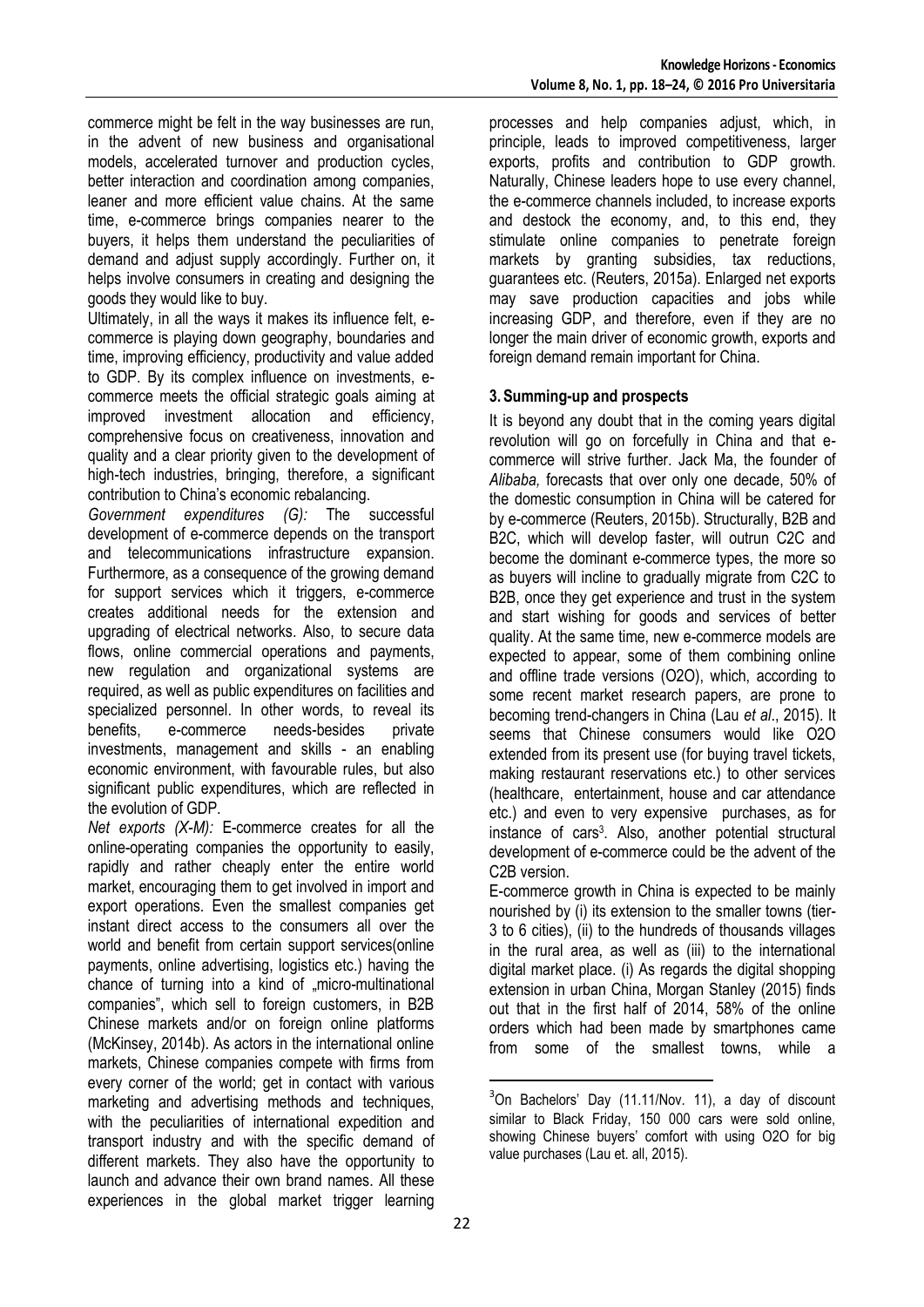*Bain&Company* study forecasts that, by 2018, half the total online sales will come from tier-3 cities or below (Forbes, 2015). (ii) Regarding digital shoppers in rural China, these are, at present, three times fewer than in the cities, but they are multiplying much faster (by 41%, as compared to 17%, in 2014) (Wong=&Chao, 2015). (iii) As to cross-border online sales, their total amount of USD 3.3 billion in 2013 more than doubled in 2014, stimulated by the new regulation on international payments and by other encouraging steps taken by the government (public support to the online retail export companies, fiscal incentives, credit insurance services, streamlined customs clearance etc.), a trend which is going to carry on (Reuters, 2015a). On the other hand, the elder population's demand is expected to become a very important e-commerce growth engine, as elders are not only increasingly numerous in China, but also increasingly interested in taking advantage of the digital shopping benefits, in terms of convenience and cost. Indeed, according to *Alibaba Shopping Price Index*, there is a clear downward trend in e-commerce prices, which is prone to actuate online shopping in China and, further on, to give a boost to domestic consumption. helping it bolster its newly gained role of main economic growth driving force in the new development model (Barron's, 2014). Additional boost is expected to be provided by the further growth of mobile communications coverage, the increasingly larger usage of smart communication devices and the consistent improvement of security, both in terms of digital payments and deliveries themselves (fighting fake transactions, counterfeit goods and illegal import).

## **4. Conclusions**

E-commerce has already triggered a "revolution" in China's economy, by hastening the shift from a manufacture-dominated, export-oriented and still too tightly state-guided economic structure, to one driven by services and domestic consumption, where companies, irrespective of their size, may enjoy free access to both local and foreign digital marketplaces and customers. Both the internet and e-commerce will further have a complex and powerful bearing on each aggregate demand component, generating echoes and chain effects throughout the Chinese economy and society, helping the economy rebalance and the country's development model be redefined.

## **References**

1. Barron's Financial Magazine*, E-Commerce: China'sConsumption Growth Engine*, November 2014, available online at: [http://www.barrons.com/articles/ecommerce-chinas](http://www.barrons.com/articles/ecommerce-chinas-consumption-growth-engine-1415323378)[consumption-growth-engine-1415323378](http://www.barrons.com/articles/ecommerce-chinas-consumption-growth-engine-1415323378)

2. De Bie, R., *China Cross-Border E-Commerce Opportunities for Dutch Companies*, Consulate General of the Kingdom of the Nederlands in Guangzhou, Embassy of Nederalands in Beijing, July 2015

3. Denver, E., *The UK leads the world in e-commerce*, HimediaGroup, August 2015, available online at: [http://www.himediagroup.com/en/wpcontent/uploads/sit](http://www.himediagroup.com/en/wpcontent/uploads/sites/2/2015/01/retail-e-commerce-share-top-15.jpg) [es/2/2015/01/retail-e-commerce-share-top-15.jpg](http://www.himediagroup.com/en/wpcontent/uploads/sites/2/2015/01/retail-e-commerce-share-top-15.jpg)

4. Forbes Magazine, *Making the Most of China's Ecommerce Boom*, January 2015, available online at: [http://www.forbes.com/sites/baininsights/2015/01/21/ma](http://www.forbes.com/sites/baininsights/2015/01/21/making-the-most-of-chinas-e-commerce-boom/) [king-the-most-of-chinas-e-commerce-boom/](http://www.forbes.com/sites/baininsights/2015/01/21/making-the-most-of-chinas-e-commerce-boom/)

5. Lau, A., Chi, J., Gong, F., Li, L., Liao, N., *China's Consumer 2015: A Growing Apetite for Choice and Change*, iConsumer China, McKinsey&Company China, February 2015, available online at: [http://www.mckinseychina.com/chinas-iconsumer-2015](http://www.mckinseychina.com/chinas-iconsumer-2015-a-growing-appetite-for-change/) [a-growing-appetite-for-change/](http://www.mckinseychina.com/chinas-iconsumer-2015-a-growing-appetite-for-change/)

6. McKinsey&CompanyGlobal Management Consulting (a), *Why China's E-commerce Industry Developed so Fast*, Gordon's view, September 2014, available online at: [http://www.mckinseychina.com/why](http://www.mckinseychina.com/why-chinas-commerce-industry-developed-so-fast/)[chinas-commerce-industry-developed-so-fast/](http://www.mckinseychina.com/why-chinas-commerce-industry-developed-so-fast/)

7. McKinsey&Company (b), *China's Digital Transformation: The Internet's Impact on Productivity and Growth,*McKinsey Global Institute Report, July 2014

8. Morgan Stanley Research Division, Blue Paper,*China's eCommerce Revolution,* March 2015, available **online** 

at[:http://www.morganstanley.com/ideas/china-e](http://www.morganstanley.com/ideas/china-e-ommerce-revolution/)[ommerce-revolution/](http://www.morganstanley.com/ideas/china-e-ommerce-revolution/)

9. NBSC – National Bureau of Statistics of China, *Statistical Communique of the People's Republic of China on the National Economic and Social Development*, February 2015

10. NBCS – National Bureau of Statistics of China database, available online at: <http://www.stats.gov.cn/english/>

11. Remarkety Platform, Global eCommerce Sales, Trade and Statistics database, available online at: <http://www.remarkety.com/>

12. Reuters International News Agency (a), *China to promote cross-border e-commerce as incomes rise*, June 2015, available online at: [HTTP://WWW.REUTERS.COM/ARTICLE/2015/06/21/U](http://www.reuters.com/ARTICLE/2015/06/21/US-CHINA-ECOMMERCE-IDUSKBN0P102I20150621) [S-CHINA-ECOMMERCE-IDUSKBN0P102I20150621](http://www.reuters.com/ARTICLE/2015/06/21/US-CHINA-ECOMMERCE-IDUSKBN0P102I20150621)

13. Reuters International News Agency (b), *Alibaba's Ma says concerns about China consumption overdone*, October 2015 available online at: [http://www.reuters.com/article/2015/10/08/us-alibaba](http://www.reuters.com/article/2015/10/08/us-alibaba-jackma-idUSKCN0S21MS20151008)[jackma-idUSKCN0S21MS20151008](http://www.reuters.com/article/2015/10/08/us-alibaba-jackma-idUSKCN0S21MS20151008)

14. Salle, H., *Improving the Economy with Chinese Internet*, Social Brand Watch, September 2015, available **online** at: